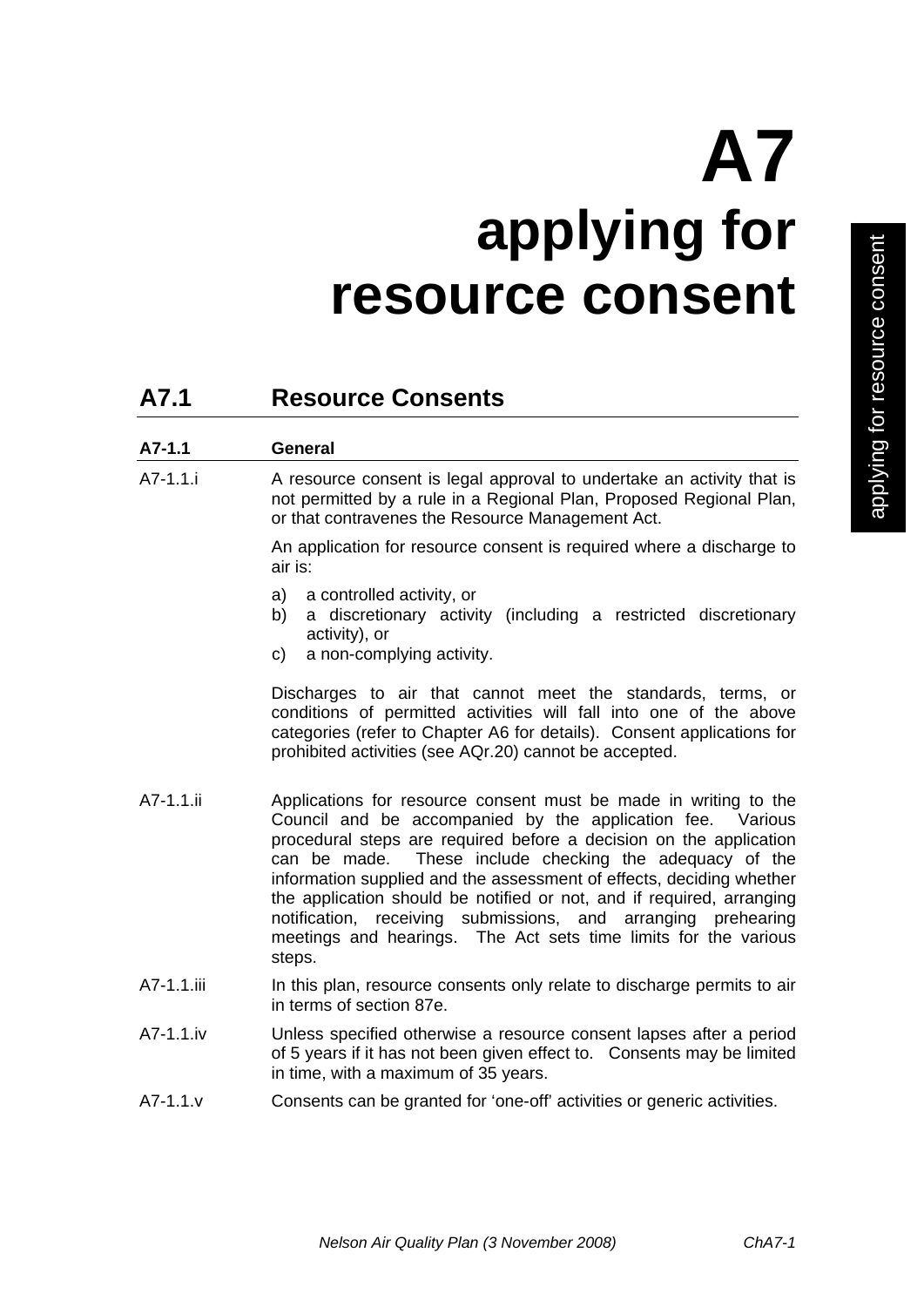### **A7-1.2 Information to be Included with Applications**

- A7-1.2.i Every application for a resource consent must provide a full description of the proposal and sufficient information to enable the Council and the general public to understand the nature of the proposal and its effects. Further information may be requested where the application contains insufficient material to enable an appropriate understanding of the nature of the proposal and its effects. Processing of an application may be postponed until the necessary information is received.
- A7-1.2.ii The Council has the power under section 92 of the Act to require further information from the applicant for a resource consent in particular cases, so this list is not necessarily exhaustive.

All applications must include:

- a) names and addresses of all applicants and owners and occupiers of the land
- b) address or location and full legal description, including a current copy of certificate of title for the land
- c) reference to any other resource consent required with respect to the proposal
- d) plans drawn to a metric scale (either 1:250, 1:200, 1:100 or an approved alternative) with a north point
- e) any other matter set out in Appendix AQ1 for
	- i) non-complying small-scale burners
	- ii) large-scale fuel burning appliances
	- iii) industrial and trade premises or processes
	- iv) outdoor burning
	- v) agrichemical spraying
	- vi) intensive farming
	- vii) waste management

#### **A7-1.3 Assessment of Effects**

- A7-1.3.i Applications must include an assessment of any actual or potential effects that the activity may have on the environment and the ways in which adverse effects may be mitigated. The Assessment of Effects must be of such detail that is consistent with the scale and significance of the likely actual and potential effects of the proposal. In the case of a controlled activity, the assessment needs to cover only the matters over which control is reserved, as stated in the relevant rules. These are stated in the controlled column of the Rule Table, and in the rules that precede the Rule Table, in each zone chapter. Similarly, for a restricted discretionary activity the assessment need only cover those matters over which discretion has been restricted.
- A7-1.3.ii The Fourth Schedule of the Act sets out the matters which should be addressed in an Assessment of Effects. In preparing such an assessment, consideration should be given to any positive effect as well as any adverse effect. In addition to those matters specified in the Fourth Schedule, assessments should include, where appropriate, an assessment of effects on:
	- a) adjacent activities in terms of any effects as a result of the discharge of dust, odour, smoke or other contaminants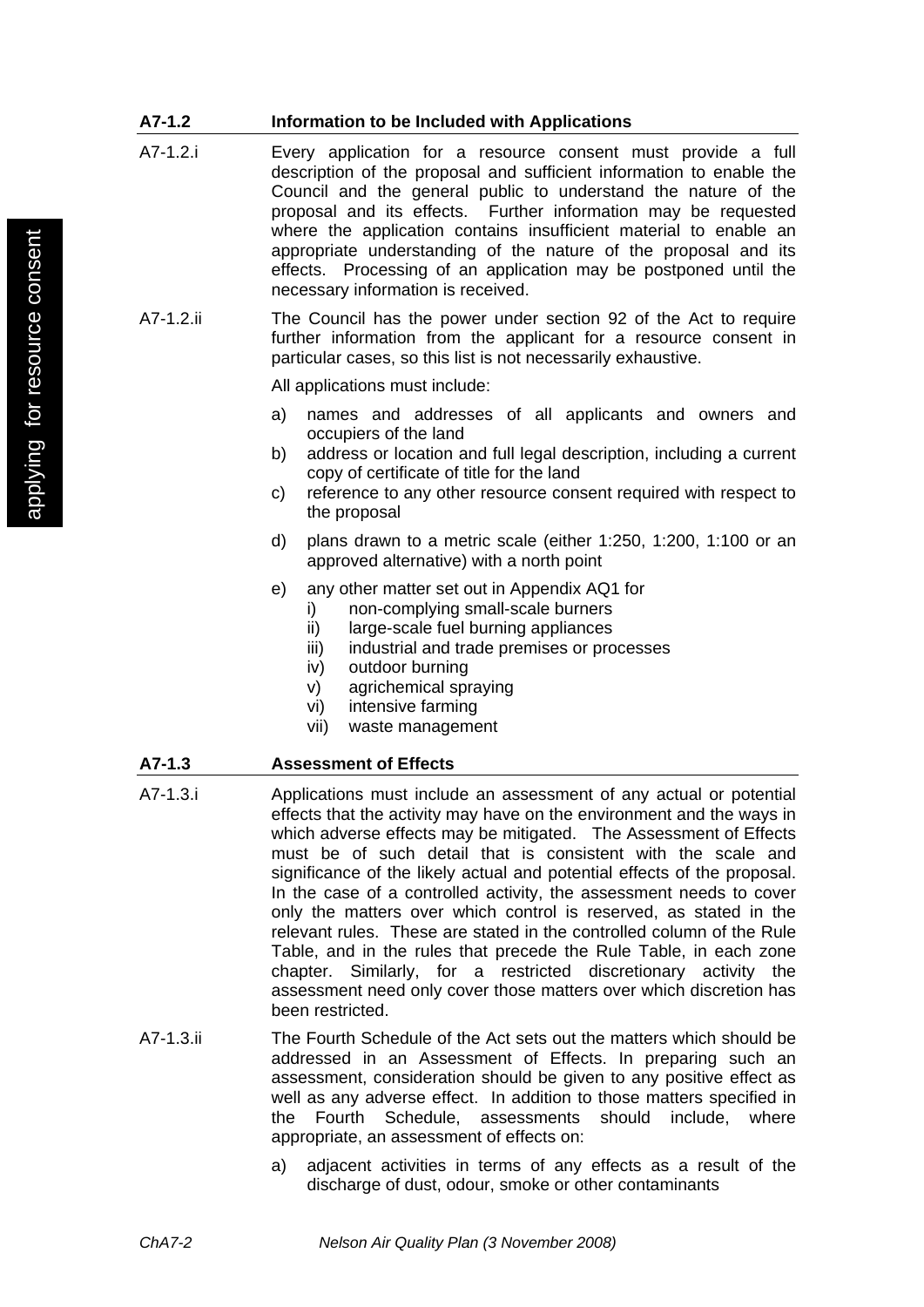- b) the social, economic and cultural well-being of the community
- c) any special localities, areas, buildings, objects, sites or natural features of special value identified in the Plan
- d) amenity values of a locality
- e) natural hazards
- f) any relevant matter in the assessment criteria for the rule in question
- g) any other relevant matter.

#### **A7-1.4 Notification**

- A7-1.4.i All resource consent applications have to be publicly notified, except as provided in sections 93 and 94 of the Act. Under this Plan, applications will generally not be notified in these cases:
	- a) Controlled activities.
	- b) Restricted discretionary activities where the Plan states that resource consents will be considered without notification or obtaining written approval of affected persons, under section 94(1A).
	- c) Discretionary activities and non-complying activities where any adverse effect on the environment will be minor and where written approval is obtained from every person whom the Council is satisfied may be adversely affected by the granting of the resource consent.
- A7-1.4.ii Under c) where the Council considers that a proposal may have more than a minor adverse effect on the environment, or where written approval cannot be obtained from every person whom the Council considers may be adversely affected, an application will be required to be publicly notified.
- A7-1.4.ii In some circumstances limited notification is mandated under the Act. This means the application need not be publicly notified, but persons deemed to be adversely affected by the proposal do have to be served notice.
- A7-1.4.iv Applications that include sufficient information will be notified within 10 working days of being lodged with the Council. Notice of the application will be sent to people whom the Council considers are likely to be directly affected by the proposal and other parties to those specified in the Act. Notice will also be advertised in an appropriate newspaper and displayed on the site. Submissions on an application may be made by any person, who must lodge them with the Council within 20 working days and serve them on the applicant.

#### **A7-1.5 Hearings**

A7-1.5.i A hearing is a meeting where the Council (or a committee, or a commissioner, or someone to whom decision making has been lawfully delegated) hears an explanation of a proposal and the reasons for submissions. Hearings are generally held when submissions have been received in respect of a resource consent application, a plan change or a review of the Plan.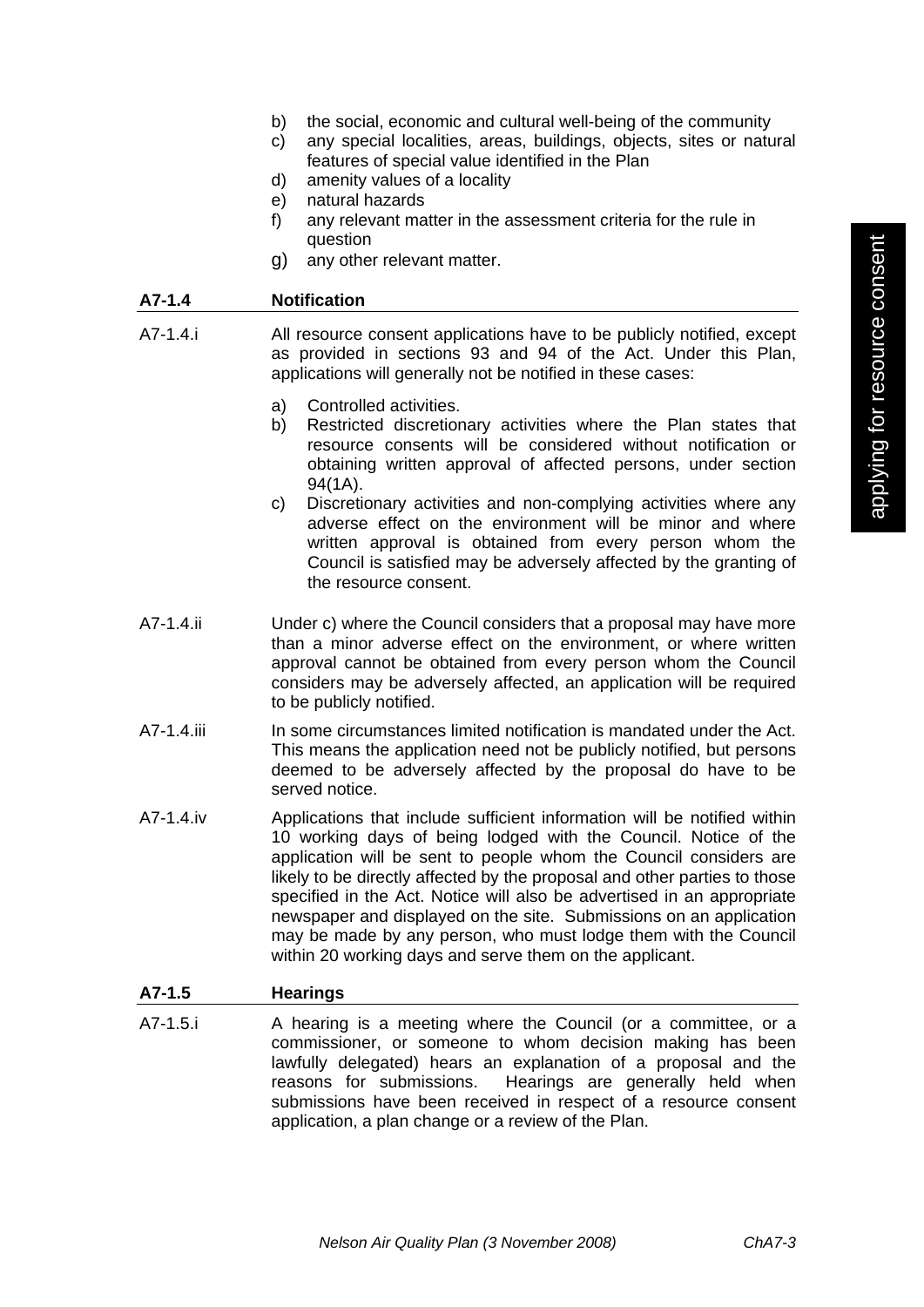- A7-1.5.ii A prehearing meeting may be held to clarify, mediate, or facilitate resolution of matters and issues before a hearing. The Council may, on its own initiative, or upon request, invite applicants and submitters to meet each other and other people as the Council thinks fit.
- A7-1.5.iii Advance notice of the date, time and place of hearing is always given. The applicant and any person who has lodged a submission or persons representing them, will be given the opportunity to express their point of view. The Resource Management Act sets out various requirements for hearings. It requires that unnecessary formality be avoided, tikanga Maori be recognised where appropriate, questioning of parties and witnesses is restricted to questions from the chairperson and members of the hearing body, and cross examination is not permitted. (See Sections 39 to 42A and 100 to 103.) A degree of formality will often be necessary to ensure that everyone gets a fair hearing and the principles of natural justice are observed.
- A7-1.5.iv Following the hearing the Council will make a decision and indicate its reasons in writing.

# **A7-1.6 Decisions**

A7-1.6.i In making its decision the Council is required to have regard to various matters stated in section 104 of the Act. The full section should be read. The following matters from section 104 will be relevant: Part II of the Act; the effects on the environment of allowing the activity; any relevant regulations, national policy statements, New Zealand Coastal Policy Statement, Regional Policy Statement, objectives policies and rules of any relevant Plan, Proposed Plan, designations or heritage orders, and other matters that are relevant. (This paragraph does not attempt to give a full description of the Council's decision making process.)

# **A7-1.7 Conditions of Consent**

- A7-1.7.i The Council, in granting a resource consent, may include one or more conditions which are considered appropriate (see Section 108 of the Resource Management Act 1991). The conditions may include:
	- a) Any matter to avoid, remedy or mitigate adverse effects likely to arise from the activity and to assist in achieving the desired outcomes identified in the Plan.
	- b) Requirements to ensure positive effects to offset any adverse effect.
	- c) Bonds or covenants or both to ensure performance or compliance of any conditions imposed.
	- d) An administrative charge in respect of processing applications, monitoring and supervision of resource consents.
	- e) Notice that some or all conditions may be reviewed at some time in the future.
	- f) Conditions requiring the consent holder to carry out certain monitoring regarding the effects of their activities.
	- g) Any other condition that the Council considers appropriate.